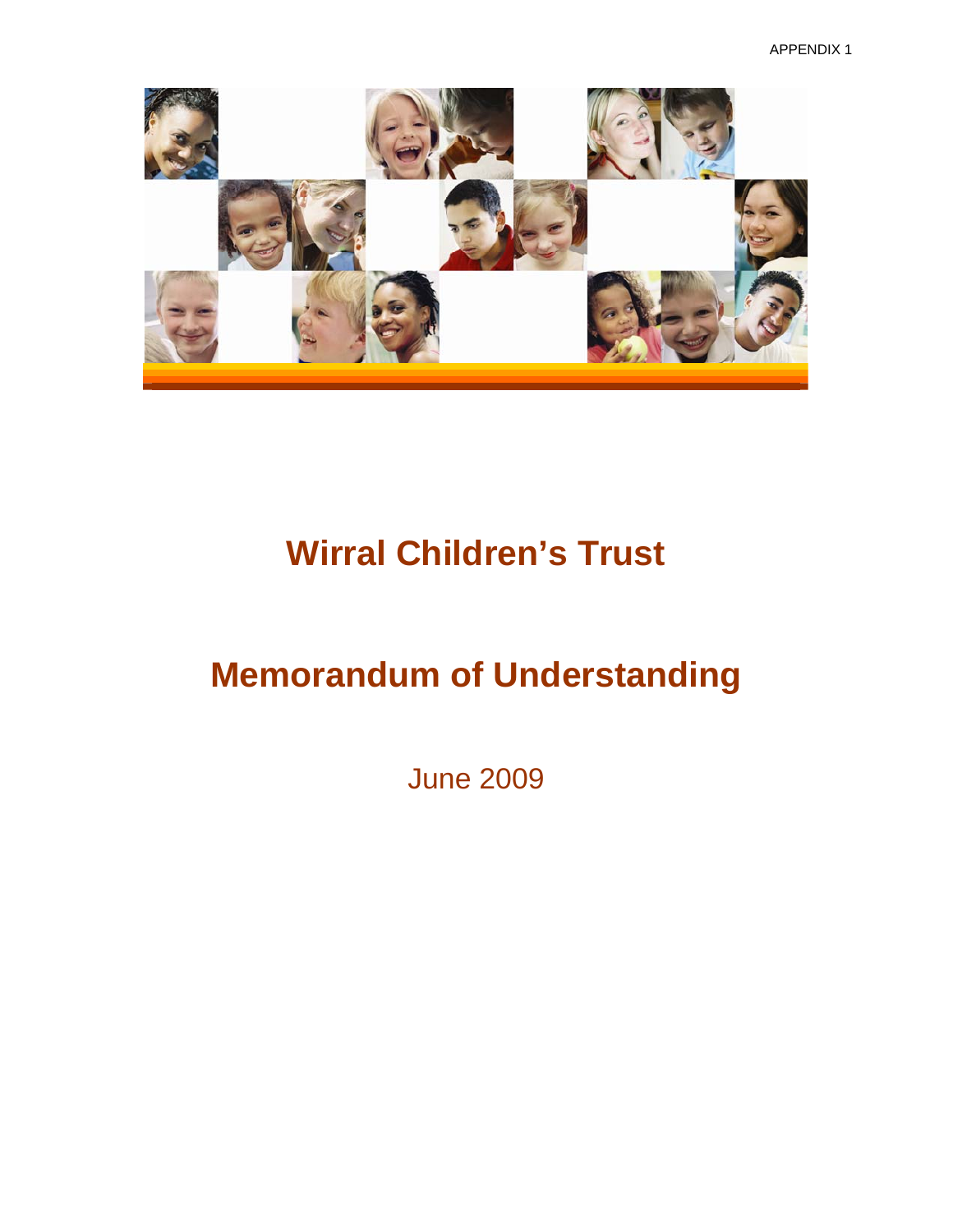## **Wirral Children's Trust Memorandum of Understanding**

## **Contents**

| Foreword |  |
|----------|--|
|----------|--|

| Introduction                                                  | 1                       |
|---------------------------------------------------------------|-------------------------|
| <b>Statement of Commitment</b>                                | $\mathbf{1}$            |
| Aims of Wirral Children's Trust                               | $\mathbf{1}$            |
| <b>Partnership Principles</b>                                 | $\mathbf 1$             |
| Governance and Accountability Arrangements                    |                         |
| <b>Decision Making</b>                                        | $\frac{2}{2}$           |
| <b>Challenge Process</b>                                      | $\overline{c}$          |
| Partner Roles and Responsibilities                            | 3                       |
| The Scope of Involvement                                      | 3                       |
| The Role of the Director of Children's Services & Lead Member | 4                       |
| The Role of the Local Safeguarding Children Board             | 4                       |
| Leadership                                                    | $\overline{\mathbf{4}}$ |
| Commissioning                                                 | $\overline{\mathbf{4}}$ |
| Performance Management                                        | 5                       |
| <b>Locality Working</b>                                       | 5                       |
| <b>Information Sharing</b>                                    | 5                       |
| <b>Risk Assessment</b>                                        | 5                       |
| Equalities and Inclusion                                      | 5                       |
| <b>Dispute and Conflict Resolution</b>                        | 6                       |
| Review of the memorandum of understanding                     | 6                       |
| <b>Structure of Wirral Children's Trust</b>                   | $\overline{7}$          |
| <b>Wirral Children's Trust Board</b>                          | $\bf 8$                 |
| <b>Terms of Reference</b>                                     | $\bf 8$                 |
| Membership                                                    | $\bf 8$                 |
| <b>Meeting Arrangements</b>                                   | 8                       |
| <b>Wirral Children's Trust Executive</b>                      | $\boldsymbol{9}$        |
| <b>Terms of Reference</b>                                     | $\boldsymbol{9}$        |
| Membership                                                    | $\boldsymbol{9}$        |
| <b>Meeting Arrangements</b>                                   | $\boldsymbol{9}$        |
| <b>Strategy Groups</b>                                        | 10                      |
| <b>Terms of Reference</b>                                     | 10                      |
| Membership                                                    | 10                      |
| <b>Meeting Arrangements</b>                                   | 10                      |
| <b>District Boards</b>                                        | 11                      |
| <b>Terms of Reference</b>                                     | 11                      |
| Membership                                                    | 11                      |
| <b>Meeting Arrangements</b>                                   | 11                      |
| Wirral Children's Trust Support                               | 12                      |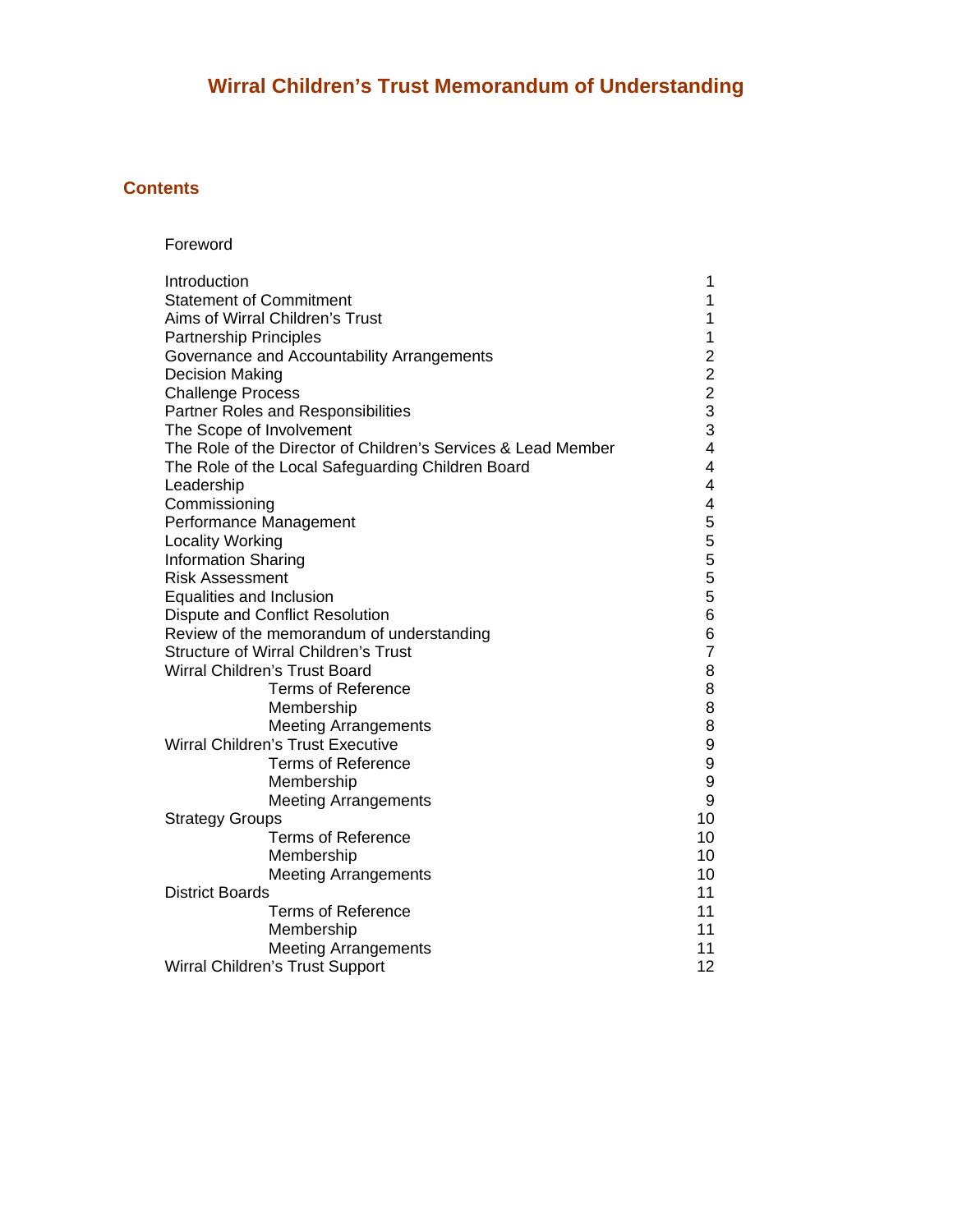#### **Foreword**

Children and young people are society's future and with them rest our hopes and aspirations. Supporting their interest and welfare is paramount. Our most important principle is that we will secure an active partnership of parents, carers and services, working together to deliver the best outcomes for all our children and young people and thus enabling them to fulfil their potential.

In the past few years significant and sustained improvements in outcomes for children and young people have been delivered at all levels in the Wirral partnership. National legislation and self review of existing arrangements indicate that we need to build on the good foundations and develop the trust further. Consideration of the governance and organisational arrangements of the Children's Trust will ensure the best use is made of public resources for the benefit of children and young people.

It is our intention that this new structure and governance arrangements provide an effective and transparent framework and clarity of roles and responsibilities to sustain and improve outcomes for all our children and young people.



Councillor Phil Davies **Howard Cooper** Howard Cooper Lead Member for Children's Services Director of Children's Services

P.L. Dane's

illin Coper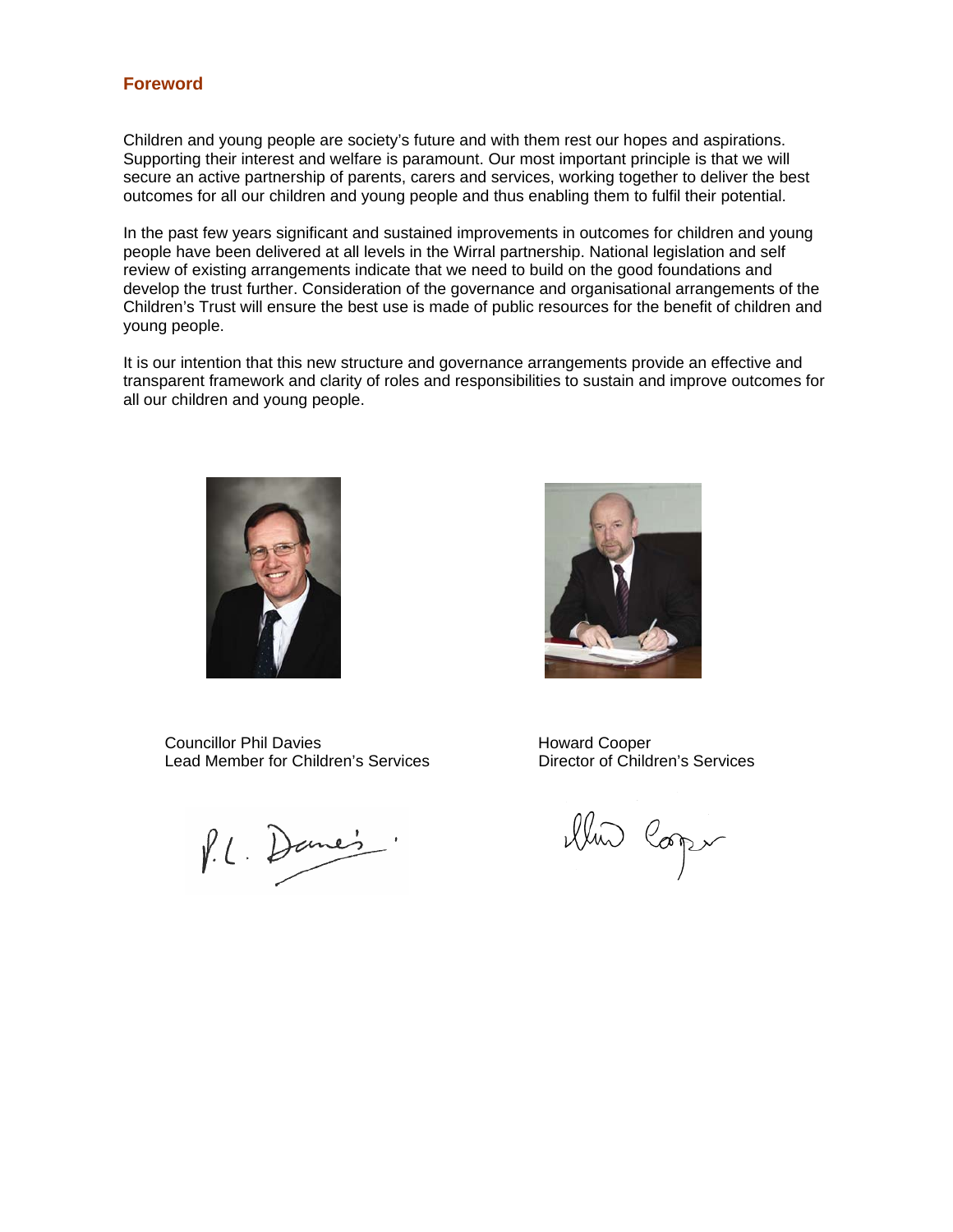## **Introduction**

Strategic developments and national legislation have required a review of existing governance arrangements to ensure Wirral's partnership working for children and young people is fit for purpose.

The purpose of this document is to outline a new partnership governance structure and how the new structure and governance arrangements will operate to deliver improved outcomes for Wirral's children and young people. There is a requirement for a formal agreement that the Children and Young People's Strategic Partnership Board becomes the Children's Trust Board.

## **Statement of Commitment**

The member organisations of the Children's Trust (CT) are committed to working together at every level to improve the quality of life and wellbeing of all children and young people in Wirral.

## **Aims of Wirral Children's Trust**

"Our vision is to enable Wirral's children, young people and families to access services quickly in order to be secure, healthy, have fun and achieve their full potential"

The aim of the CT is to work across professional and agency boundaries to make a difference to the experience and life chances of children, young people and their families. The trust will agree priorities and actions for children's services ensuring safeguarding underpins all activity and provide a framework for the effective operation of local arrangements. The framework will support a focus on preventative and early intervention services and ensure service providers understand what is expected of them. Monitoring of performance will inform future planning and commissioning, ensuring clear strategic direction and providing value for money.

## **Partnership Principles**

The members agree to work together actively to achieve the aims of the CT, on the basis of:

- visible commitment and 'ownership' by the various member organisations and individual representatives;
- mutual trust and respect;
- openness and transparency;
- effective communication and accountability;
- shared ownership of resources, where appropriate;
- combined expertise;
- creative and innovative solutions to problems;
- identification and sharing of best practice, based on mutual learning;
- removal of barriers to equality of access and opportunity;
- clear purpose, clarity of expectations and agreed targets for action;
- effective decision-making;
- shared mechanisms for risk management, monitoring, evaluation, reviewing and reporting on performance, progress and success;
- allowing each constituent member unobstructed access to the audit records of the partnership, on request.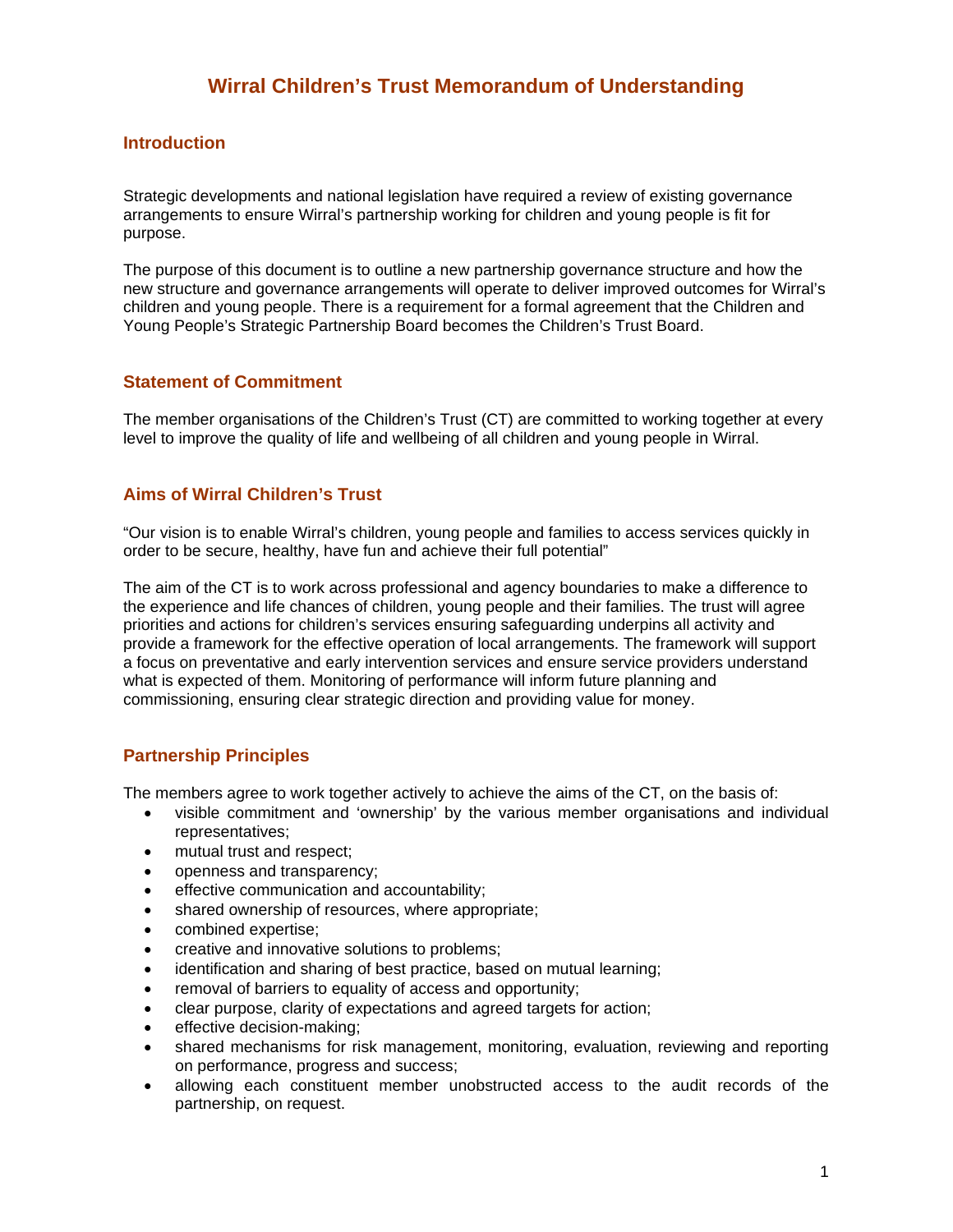## **Governance & Accountability Arrangements**

The governance and accountability arrangements set out in this document put into operation the duty to cooperate as set out in section 10 of the Children Act 2004.

This applies to all services provided or commissioned by the Trust that support children and young people's 0 to 19 and specific groups of young people up to age 25.

The Trust requires each partner agency to retain full responsibility for its statutory duties and functions at all times and allows for these duties and functions to be carried out through a system of joint planning and commissioning. This supplements existing organisational arrangements and provides additional robust accountabilities outside of existing partner agency arrangements.

The Board will take responsibility for setting the strategic direction for services to children, young people and their families. This includes setting priorities, joint planning and commissioning decisions; the alignment of resources at strategic level and agreeing service models based on service performance and agreed service specifications.

The Board will act as the single coordination body for all children's services planning and commissioning arrangements and will be the focus for facilitating joint working leading to the integration of multi agency services for children and young people and their families.

The Board will be responsible and accountable for the performance and commissioning decisions made by all other planning and commissioning groups in children's services.

The Board will be accountable to the Local Safeguarding Children's Board for the actions it takes in ensuring that all children and young people in Wirral are adequately safeguarded.

The Children's Trust (CT) assumes all partners accept collective responsibility and accountability for all decisions made by the Board. However, within this collective responsibility and decisionmaking process it is recognised there are different levels of accountability and risk for individual agencies and organisations.

## **Decision Making**

Each partner agency accepts collective responsibility for all decisions made by the Board. All decisions will be transparent and informed by open debate, advice, performance reporting and analysis, best practice, risk assessment and option appraisal.

The Children's Trust Executive (CTE) the multi-agency Strategy Groups and the District Boards will be responsible for providing advice to the Board to support the decision-making processes.

## **Challenge process**

In exercising collective responsibility for all decisions made by the Board each partner agency will be open to challenge and scrutiny through the formal processes of the accountable body (the Council) and of the other agencies.

Progress on the delivery of the Children and Young Peoples Plan (CYPP) will be performance managed by the Board and is open to challenge by any interested party.

A formal review of the progress made by the Board will be reported to Wirral Council Cabinet on an annual basis and on other occasions on request. The annual review will be published.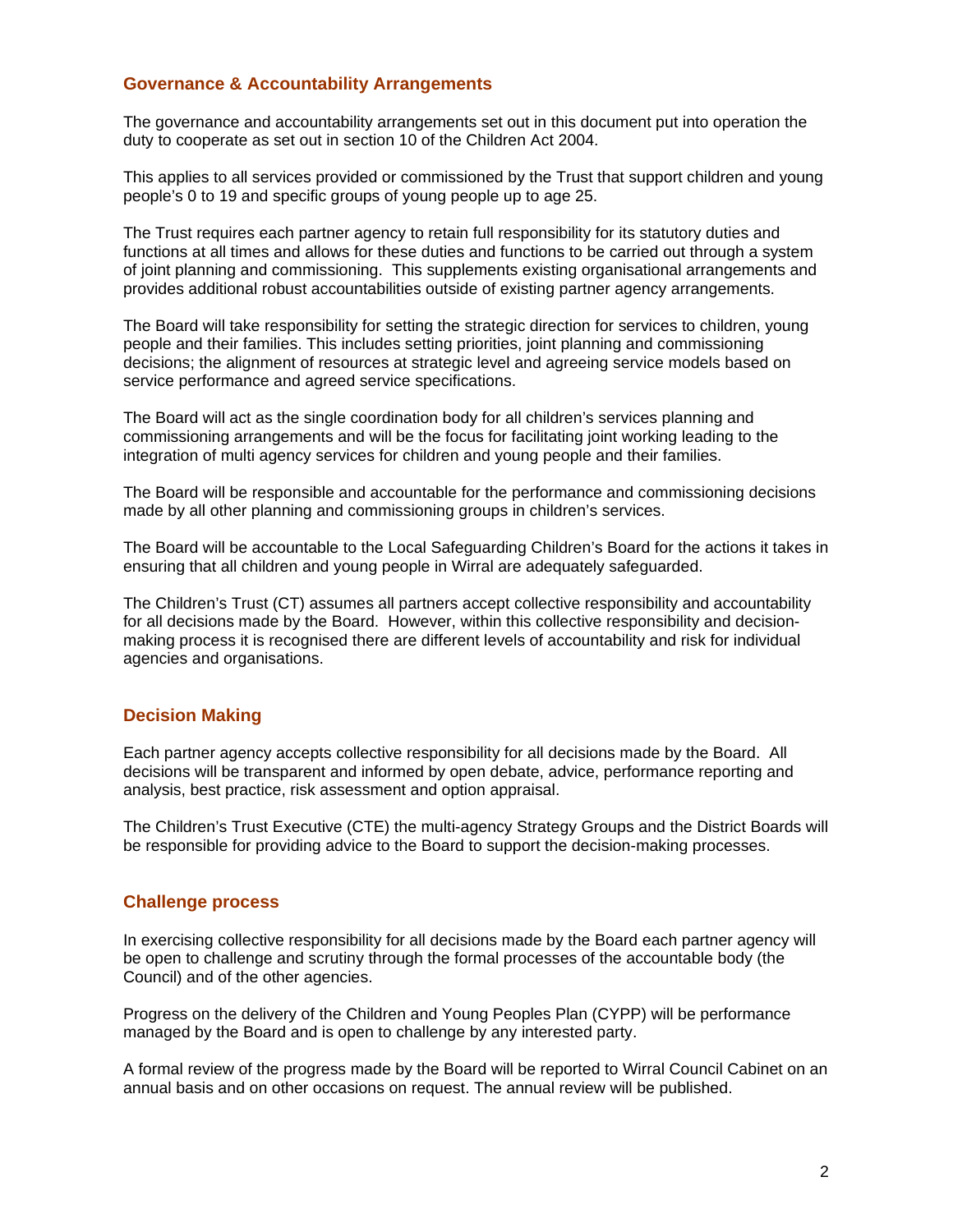## **Partner Roles and Responsibilities**

- The Local Authority (Council) is responsible for leading the Trust and the Council in the improvement of outcomes for all children and young people. In this respect the Council is the accountable body for the CT. The Council is responsible for the development and implementation of the CYPP as the single agreement between the partnership on priorities and actions for children and young people.
- The Primary Care Trust (PCT) is responsible for ensuring that health provision meets the identified needs of children, young people and their families on behalf of the CT. The PCT is responsible for ensuring health provision is aligned to the priorities agreed in the CYPP, and for the commissioning of health service on behalf of the Partnership.
- The Police are responsible for ensuring that the Local Policing Plan is consistent with the Partnership vision and the priorities in the CYPP.
- Merseyside Fire and Rescue Service are responsible for ensuring that their strategic planning encompasses the Partnership vision and the priorities in the CYPP.
- Through the Youth Justice Board (YJB) the Youth Offending Service (YOS) is responsible for the production of the Youth Justice Plan. This plan must be consistent with the Partnership vision and with the priorities agreed in the CYPP. The Plan should state how the pooling and alignment of resources will contribute to the improvement of outcomes for children, young people and their families.
- The responsible bodies for delivering the roles of information and advice for young people and Post 16 function (currently the Merseyside Connexions Partnership and Learning and Skills Council (LSC)) provide and secure services that enable and encourage young people to participate in education, training and employment. It is the responsibility of these bodies to provide information on the needs of young people to inform Partnership priorities and inform commissioning decision-making.
- The voluntary and community sector have a significant expertise in the delivery of services and in engaging children and families in identifying needs, innovative service models and commissioning priorities. The voluntary and community sector representation is responsible for informing the Partnership on these areas of expertise and for ensuring the sector has a voice in identifying priorities and actions in the CYPP.
- Schools and Sixth Form and Further Education Colleges representatives are responsible for ensuring the sector inform and influence priority setting in the CYPP and advise the Partnership on engagement with schools in Wirral.
- Job Centre Plus representatives are responsible for ensuring their organisation inform, influence and advise the Board.

## **The Scope of Involvement**

The Trust Board will demonstrate clear links to other thematic partnerships through the Local Strategic Partnership (LSP) to ensure that strategies are not fragmented and that different services share priorities and thinking. The Trust will "inform and influence" the work of the LSP in regards to children, young people and families and ensure that these groups are reflected in within the LAA. It will ensure that the CYPP is consistent with the strategic vision of the Sustainable Community Strategy.

The views of children and young people are at the centre of strategic planning and service design. The Trust Board will ensure ongoing high quality consultation with children, young people and their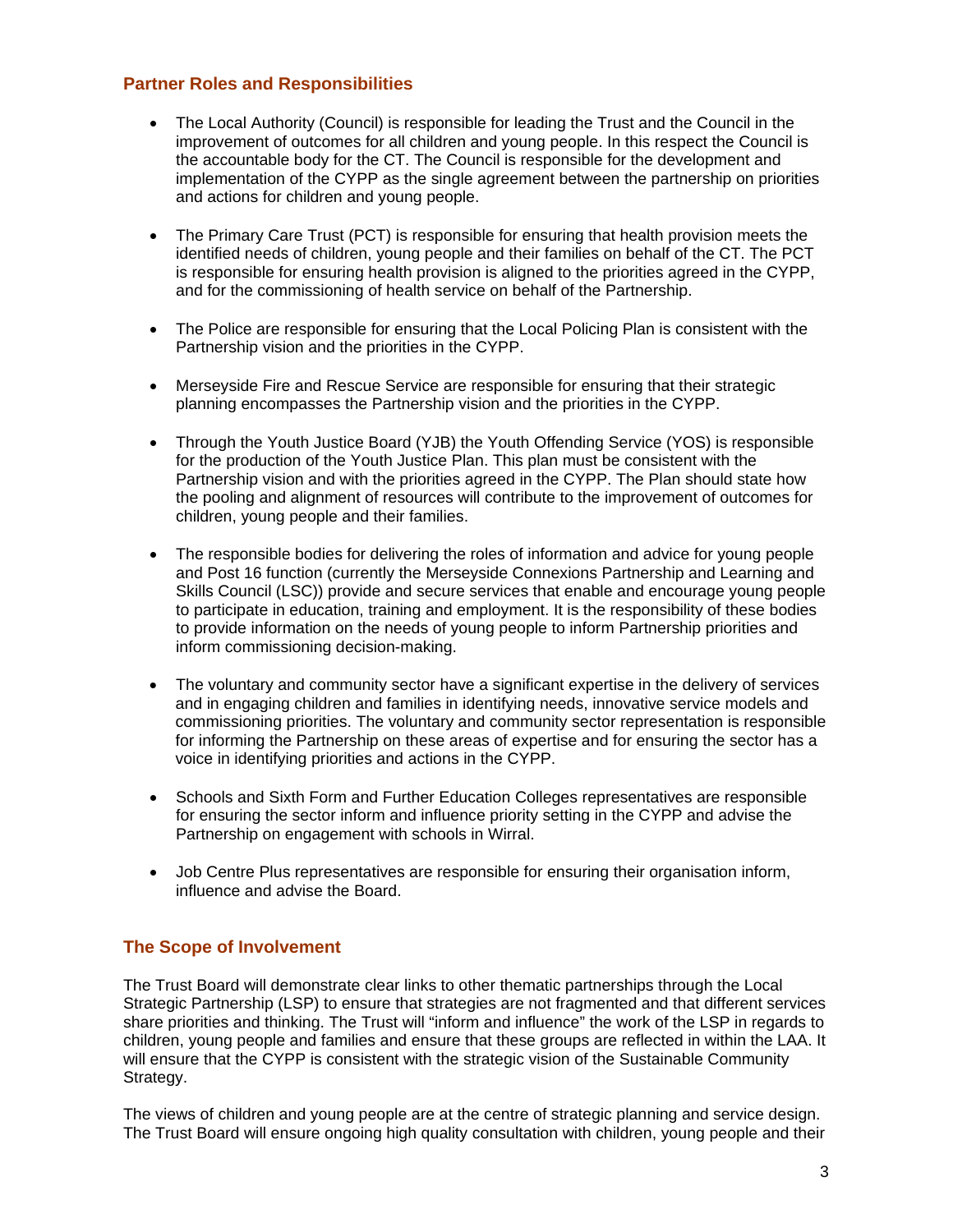families is undertaken to empower and engage the wider community. Specific consultation will be carried out during the preparation of the CYPP.

## **Role of the Director of Children's Services & Lead Member**

The Director of Children's Services (DCS) is professionally accountable for the delivery across the Every Child Matters (ECM) five outcome areas for children and young people. The DCS together with the Lead Member (LM) has a key role in leadership, strategy and effectiveness of services. Both work to drive forward the development of a dynamic Children's Trust encompassing partnership working and to integrate and transform services.

The Lead Member exercises political accountability for the same range of services as the Director and is expected to ensure there is a clear focus on safeguarding.

Both the DCS and LM therefore have particular and distinct responsibilities as memberships of the Board. This entitles both the Director and Lead Member to hold other agencies to account for the joint planning and commissioning of integrated services.

## **Role of the Local Safeguarding Children's Board**

The Local Safeguarding Children's Board (LSCB) will maintain a close working relationship with the Children's Trust. The role of the LSCB is to ensure appropriate scrutiny and impartiality and to take responsibility for challenging every member of the Children's Trust through the Board on their success in ensuring that children and young people are kept safe. The LSCB will also support the Trust to implement recommendations within agreed timescales ensuring improvements are made in leadership, staffing, training, supervision and practice across all services.

To ensure clarity between the roles and responsibilities between the LSCB and the Children's Trust the LSCB will maintain its independence and will have an independent chair. It will have appropriate representation on the CT Board and ECM Strategy Groups and ensure that safeguarding is clearly represented and reported in the Children and Young People's Plan.

Both the DCS and the Lead Member will be members of both the Children's Trust Board and the LSCB. The LSCB will report to the CTB and publish an annual report on the effectiveness of safeguarding in Wirral.

## **Leadership**

Each Board member will act on behalf of their organisation as an ambassador for children services locally, regionally and nationally. Board members will take responsibility for ensuring the agreed actions are carried out and their agency/sector is fully informed about the work of the CT and engaged in the delivery of the CYPP.

## **Commissioning**

The Board, supported by joint commissioners, will be responsible for the identification of need and the setting of priorities to support the development of integrated multi agency services for all children, young people and their families. Commissioners will ensure there is a comprehensive up to date analysis of children and young people's needs upon which informed decisions on the design and commissioning of services can be based. They will coordinate the implementation of the partnerships preventative framework by identifying shifts in activity and resource allocation that will enable the development of planned targeted interventions.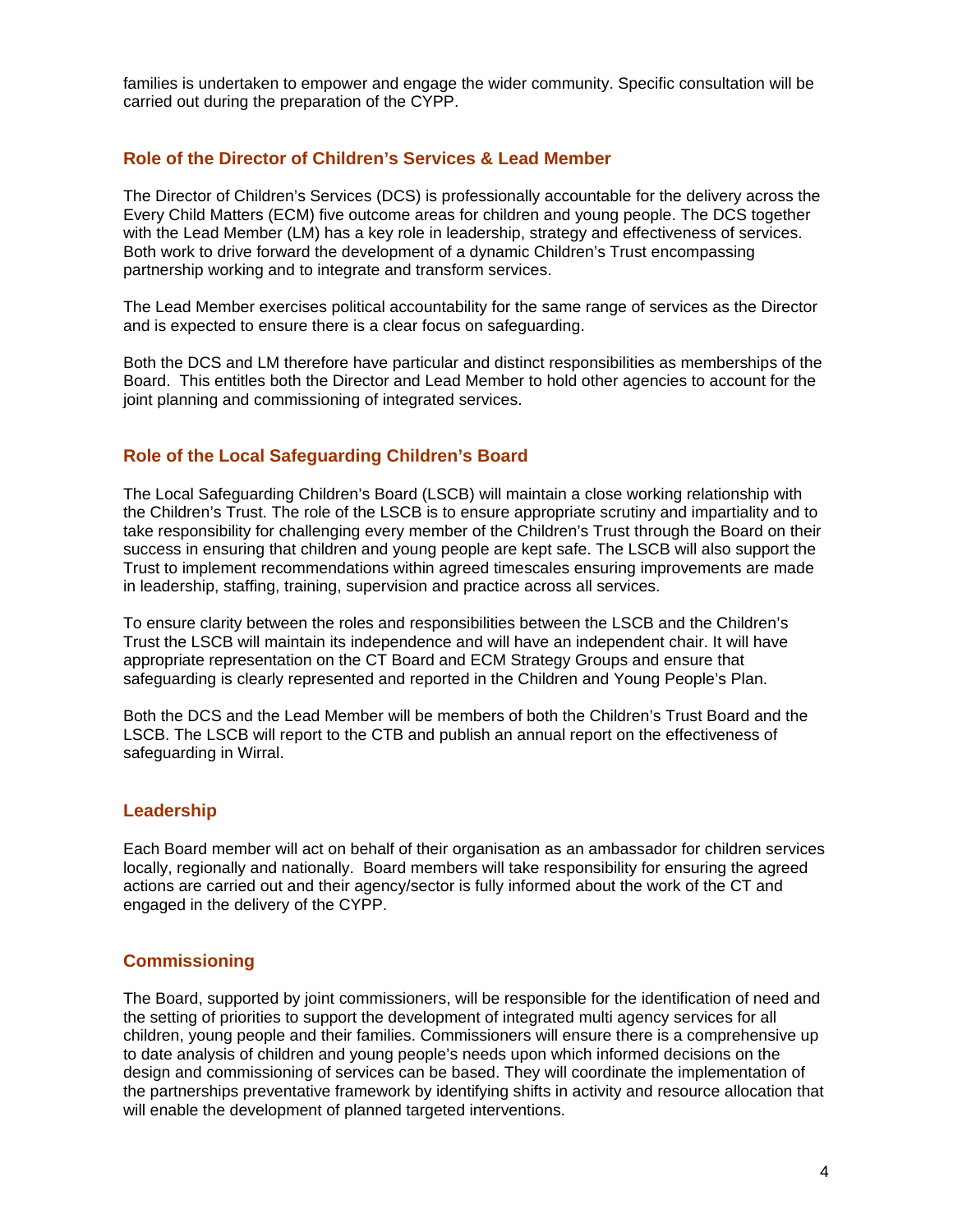All planning and commissioning decision making will be informed by:

- Needs analysis
- Prevention priorities
- Performance
- Risk analysis

The Board will carry out an annual review of commissioning and evaluate how outcomes and services have been improved through the alignment and pooling of resources and jointly agreed priorities.

## **Performance Management**

Each member of the Board will take full responsibility and accountability for the delivery of the five ECM outcomes. The specific responsibility for the performance management of the ECM outcomes will be held by the Children's Trust Executive (CTE).

The Board will review progress in achieving improved outcomes for all children on a regular basis. Management information reports will inform the Board of the progress being made in achieving the key targets set out in the CYPP, Local Area Agreement (LAA), National Indicator (NI) set and relevant areas of Wirral Council's Corporate Plan.

## **Locality Working**

In ensuring that joint planning and commissioning priorities are relevant to the diverse communities in Wirral, the Board has established District Boards. These groups are accountable to the CTB.

## **Information Sharing**

The Board will ensure that information sharing protocols are designed to enable intelligence gathering for effective needs analysis to be carried out on a continuous basis. Information sharing arrangements will also be developed to ensure the effective implementation of ContactPoint and the common assessment framework (CAF).

## **Risk Assessment**

On an annual basis the Board will undertake a formal risk assessment process in order to identify:

- The effectiveness of the Board's work.
- The impact the partnership is having on outcomes for children and young people.

## **Equalities and Inclusion**

The Children's Trust will operate on the basis of principles that actively value the benefits of diversity and ensure fair treatment and equality of opportunity. This includes representation and participation on the partnership.

On an annual basis the Board will undertake an equality impact assessment on the CT functions, policies and services.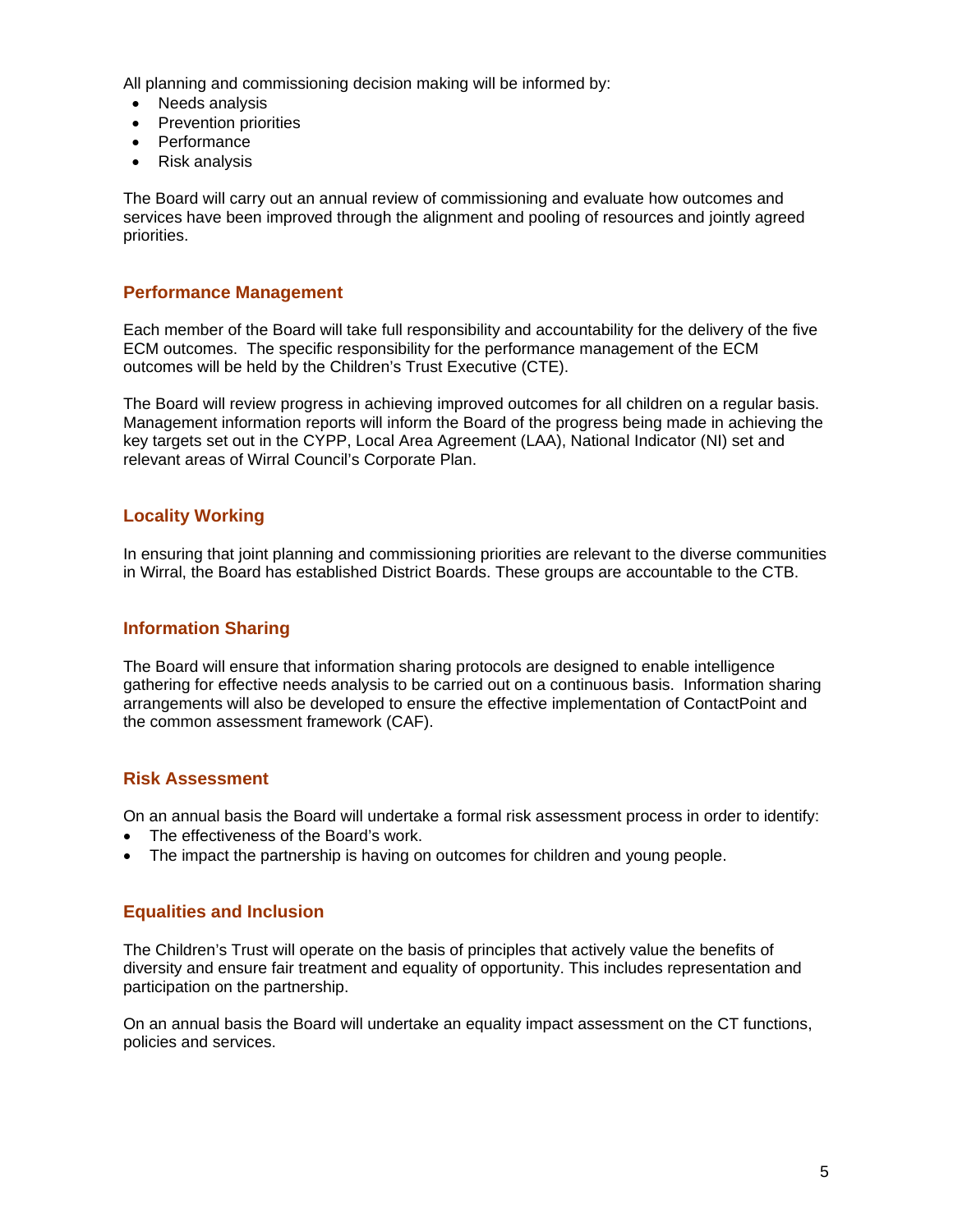## **Dispute and Conflict Resolution**

Members of the partnership:

- Must not use their position improperly, confer on, or secure for themselves or any other person, an advantage or disadvantage.
- Must ensure that activities are not undertaken for political purposes
- Must not unduly influence any person in the paid employment of any of the partner agencies.

Issues of conflict within the partnership will be resolved initially by informal discussion. If this is not successful the issue will be referred to the Chief Executive of each agency who will meet to attempt to resolve the issue. If the issue is still not resolved appropriate alternative dispute resolution (ADR) will be considered.

## **Review of the Memorandum of Understanding**

This memorandum of understanding will be reviewed on an annual basis.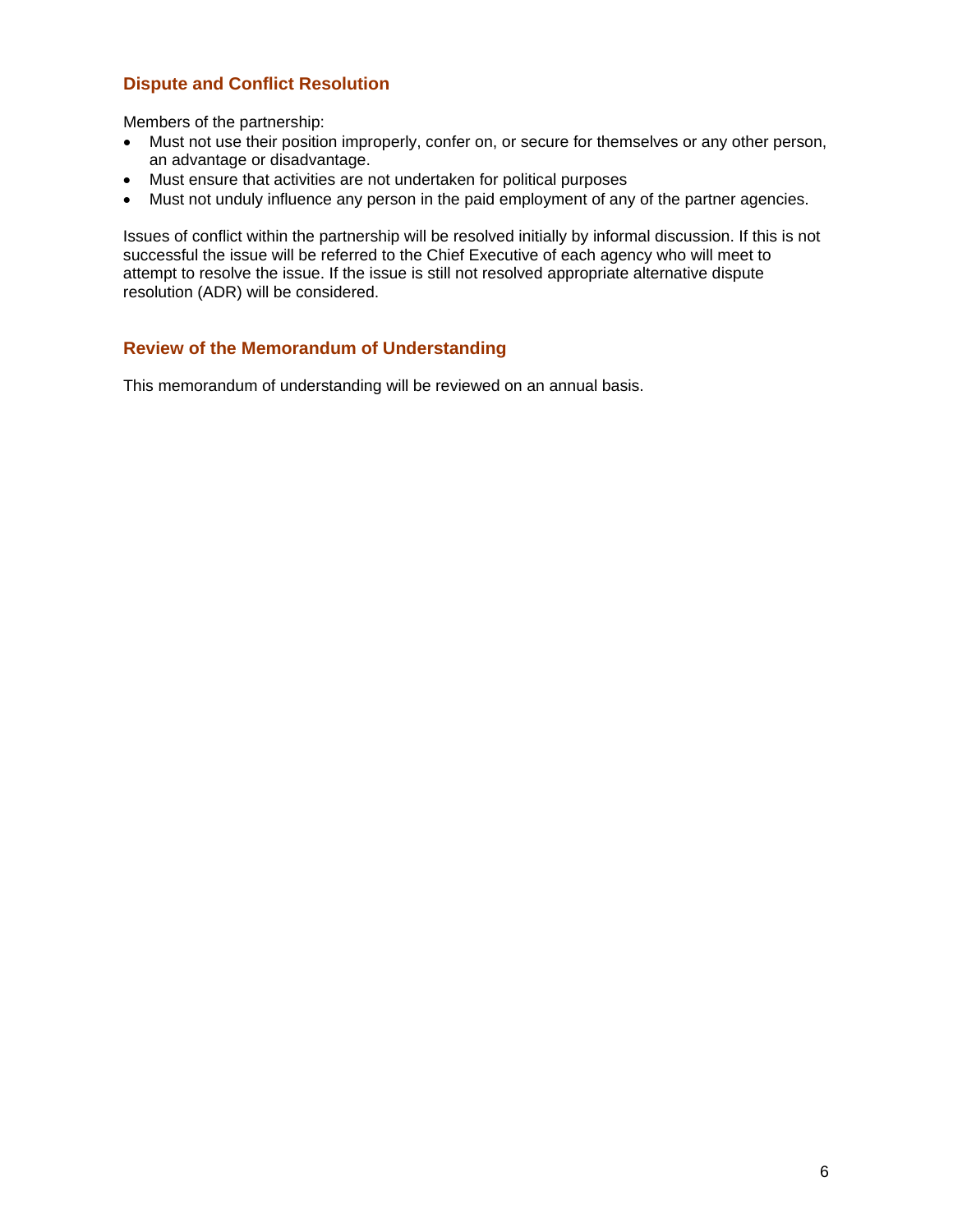## **The Structure of Wirral Children's Trust**

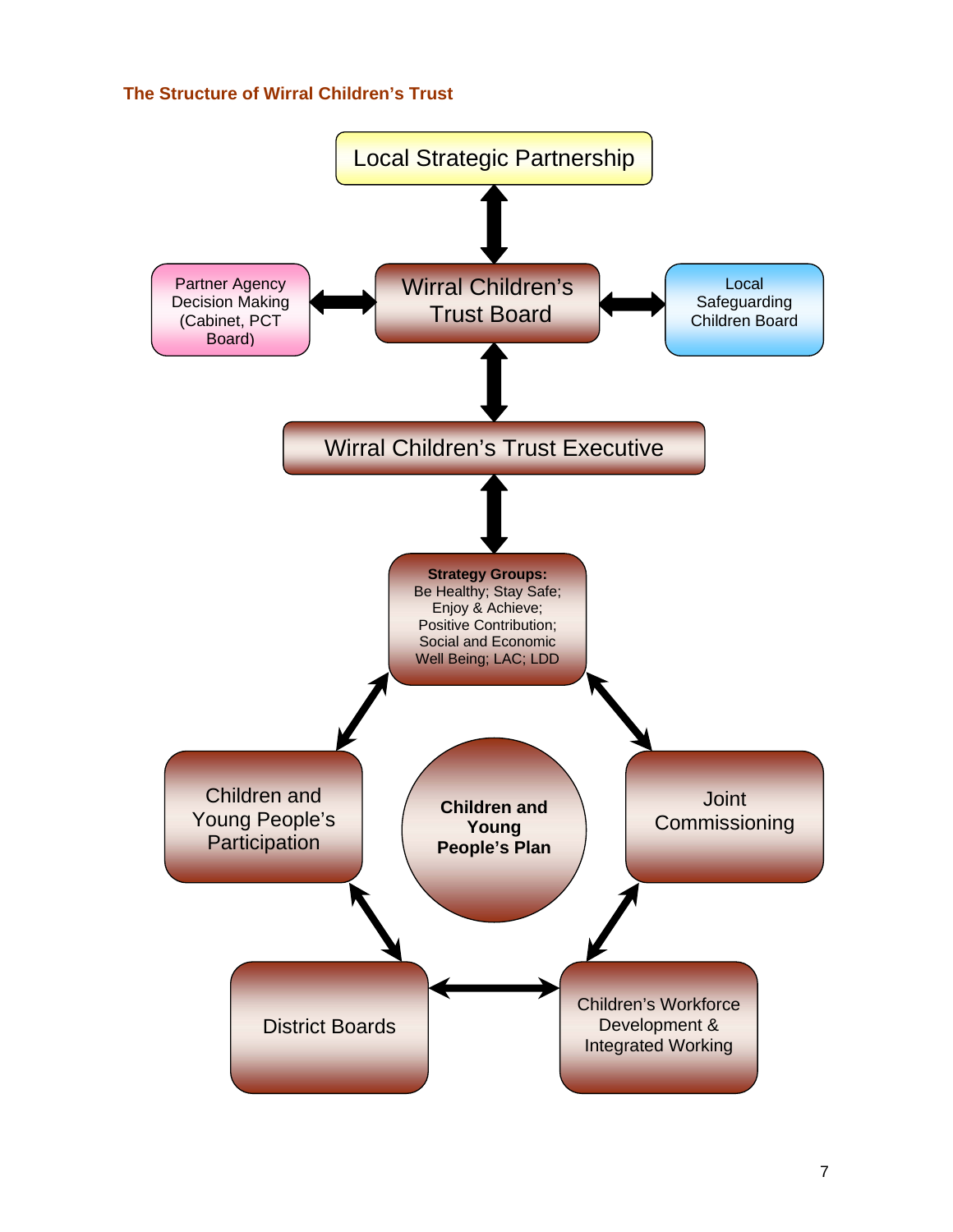## **Wirral Children's Trust Board**

## **Terms of Reference**

Each Board member will act as an ambassador for children services locally, regionally and nationally.

Board members will:

- Co-ordinate services for children and young people.
- Oversee the preparation, agreement, monitoring and review of the Children and Young People's Plan to meet both statutory requirements and meeting local need.
- Ensure that children, young people and their families and carers are able to contribute effectively to the design and delivery of services for them.
- Determine the integrated strategies required to improve the outcomes for children's wellbeing with robust performance monitoring with regard to outcomes and impact.
- Agree joint commissioning strategies and be responsible for pooled budget arrangements.
- Create a shared culture and vision amongst partners.
- Identify and celebrate best practice.
- Ensure that there is appropriate challenge where partnership working becomes ineffective.
- Ensure that their agency/sector is fully informed about the work of the Board and engaged in the delivery of the CYPP.
- Oversee the arrangement for the sharing of information about children and young people (ContactPoint).
- Maintain a strategic link to the Local Safeguarding Children's Board.
- Demonstrate involvement in the Sustainable Community Strategy and clear links to other thematic partnerships through the Local Strategic Partnership (LSP).
- Monitor progress on the Children and Young People's block in the Local Area Agreement.
- Oversee inspection arrangements and support agencies to meet the requirements of the Comprehensive Area Assessment.

## **Membership**

Chair: Lead Member for Children's Services

Deputy: To be appointed by the board

All partners under a statutory duty to cooperate will be represented and other persons or bodies the CT board consider appropriate. Attendees to be nominated by their constituent body.

The membership will include representatives from the following:

- Elected members
- Wirral Council
- Wirral National Health Service organisations
- Merseyside Police
- Merseyside Fire and Rescue Service
- Job Centre Plus
- The Voluntary, Community and Faith Sector
- Primary and Secondary (including Special) Schools, Sixth Form and FE Colleges and School Forum representatives

The membership will be reviewed on an annual basis.

## **Meeting Arrangements**

The Children's Trust Board will meet bi-monthly.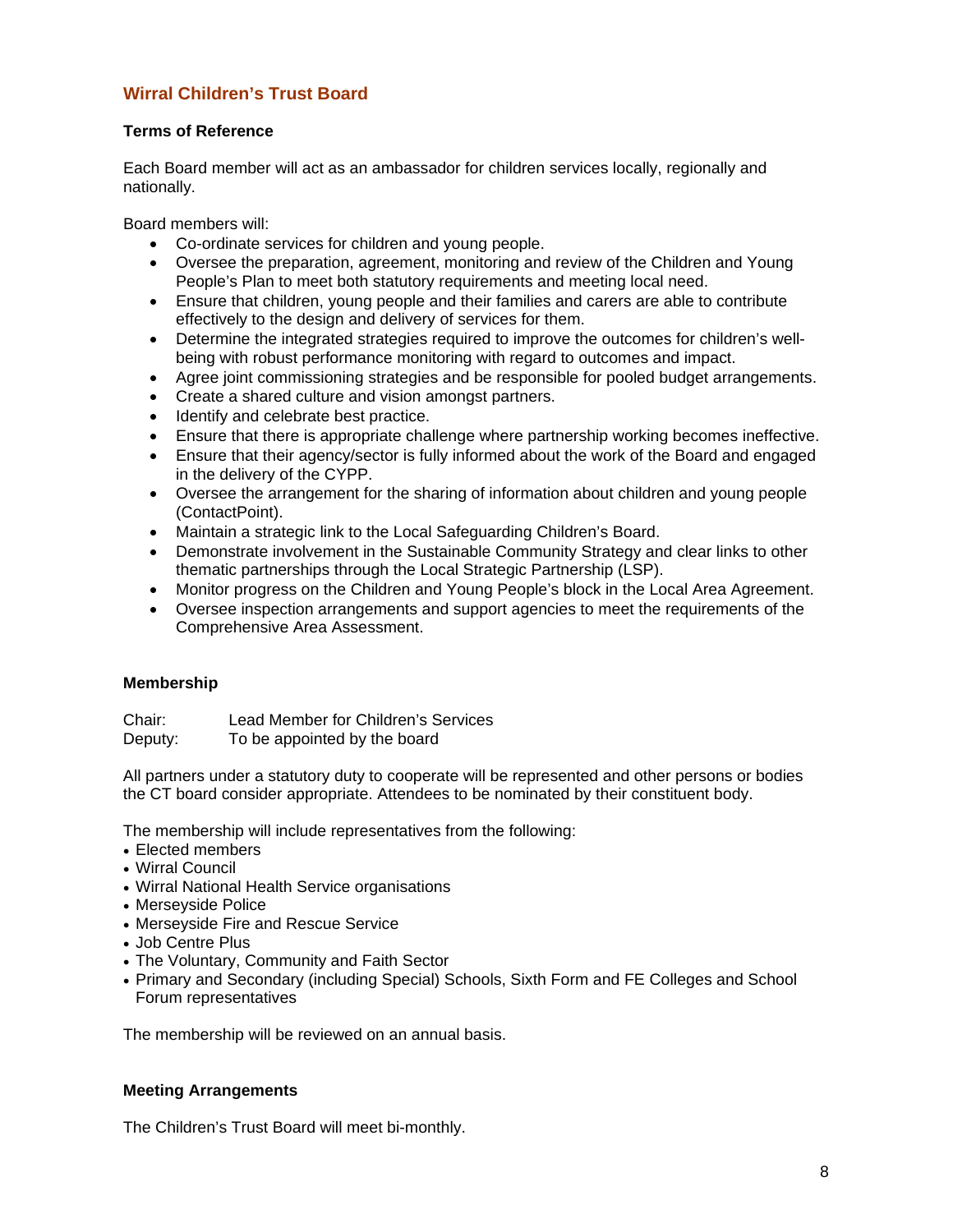## **Wirral Children's Trust Executive**

The CTE will operate as an executive of the Children's Trust Board (CTB). Whilst the strategic leadership, accountability and agreement reside with the CTB, the CTE works to support the Board through a process of delegated and devolved decision making powers. All proposals concerning key strategic developments will go to the CTB for final approval.

## **Terms of Reference**

Board members will take responsibility for:

- Delivering the identified needs of Wirral children and young people in terms of the five outcomes in the Children Act 2004.
- Developing the strategies required to improve the outcomes for children's well-being.
- The preparation and annual review of the Children and Young People's Plan
- Identifying best practice and proposing joint commissioning of services and identifying shared resources.
- Annual review of joint commissioning arrangements
- Implementing service improvement priorities.
- Establishing the evidence base behind development proposals.
- Ensuring that agreed actions are carried out.
- Ensuring that the cross agency strategy groups are fully informed about the work of the CTB and are engaged in the delivery of the CYPP.
- Disseminating a shared culture and vision amongst partners in the working groups.
- Preparation for the strategic engagement cycle and priority meetings with GONW and DCSF.
- Performance management including the Local Area Agreement.
- Preparing for and evaluating practice to inform the inspection arrangements including the Comprehensive Area Assessment.

#### **Membership**

Chair: Director of Children's Services Deputy: To be nominated by the Executive

The membership includes the Strategy Lead for each multi-agency strategy group and invited representatives.

## **Meeting Arrangements**

The CTE will meet bi-monthly.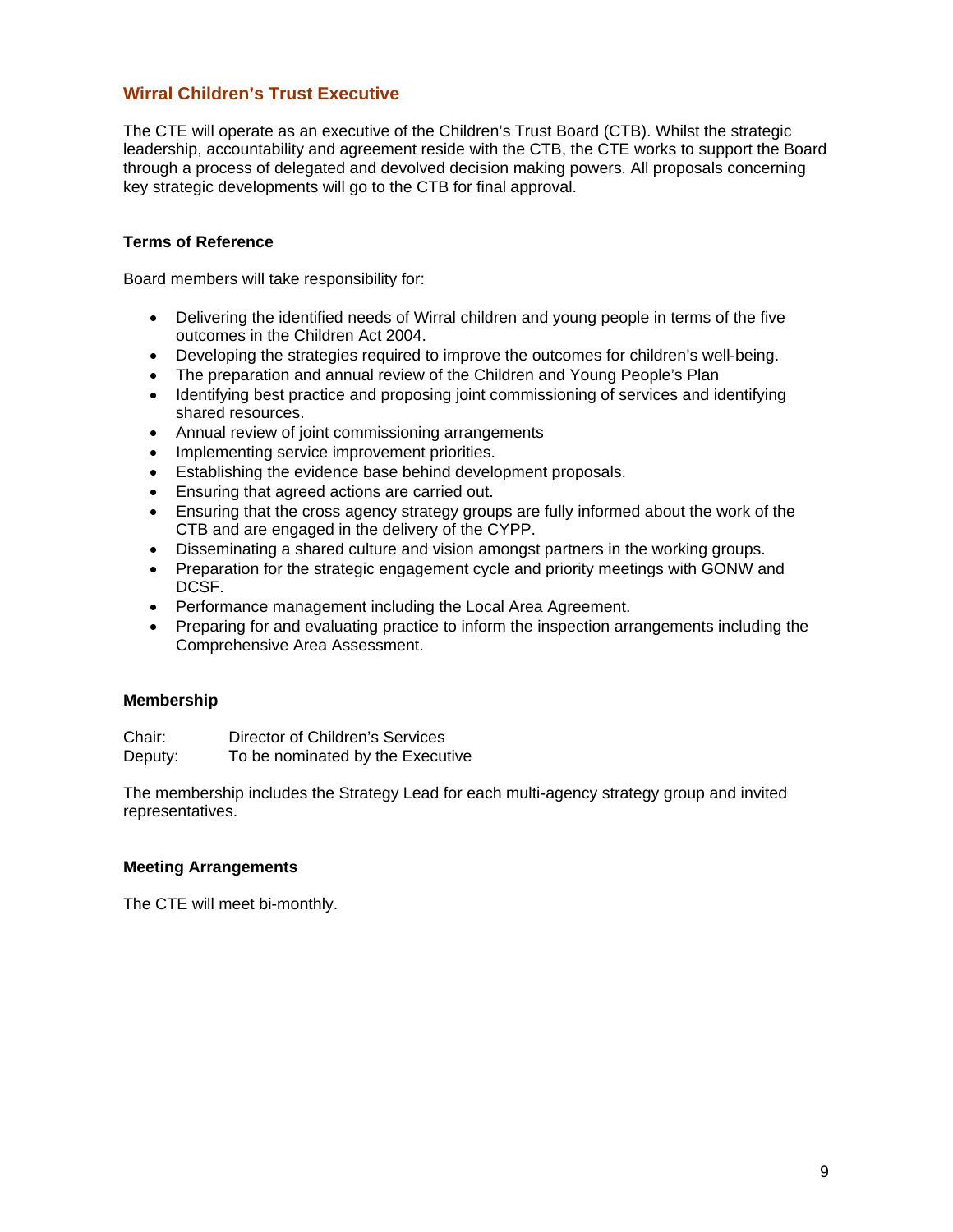## **Strategy Groups**

The multi-agency strategy groups (SG) are linked to the five ECM outcome areas for children and young people. They own the CYPP and are responsible for its delivery. They are accountable to the CTB and the CTE.

#### **Terms of Reference**

The Strategy Groups are responsible for:

- The monitoring and reporting on progress. Issues regarding their respective National Indicators, LAA targets, CYPP priorities, allocated tasks groups and any other locally based targets agreed by the partnership.
- Receive information from and respond to requests from other groups and stakeholders.
- Make quarterly performance progress reports highlighting areas of poor performance, issues and risk.
- Develop opportunities for multi-agency involvement and networking to share best practice
- Provide support and information to other groups within the Trust.
- Maintain effective arrangements to consult with children, young people, families and carers, act on the results of the consultation and provide feedback.

#### **Membership**

Chair: Outcome area Strategy Lead

Multi-agency representation related to each outcome area, including family representation.

#### **Meeting Arrangements**

To be agreed by each group.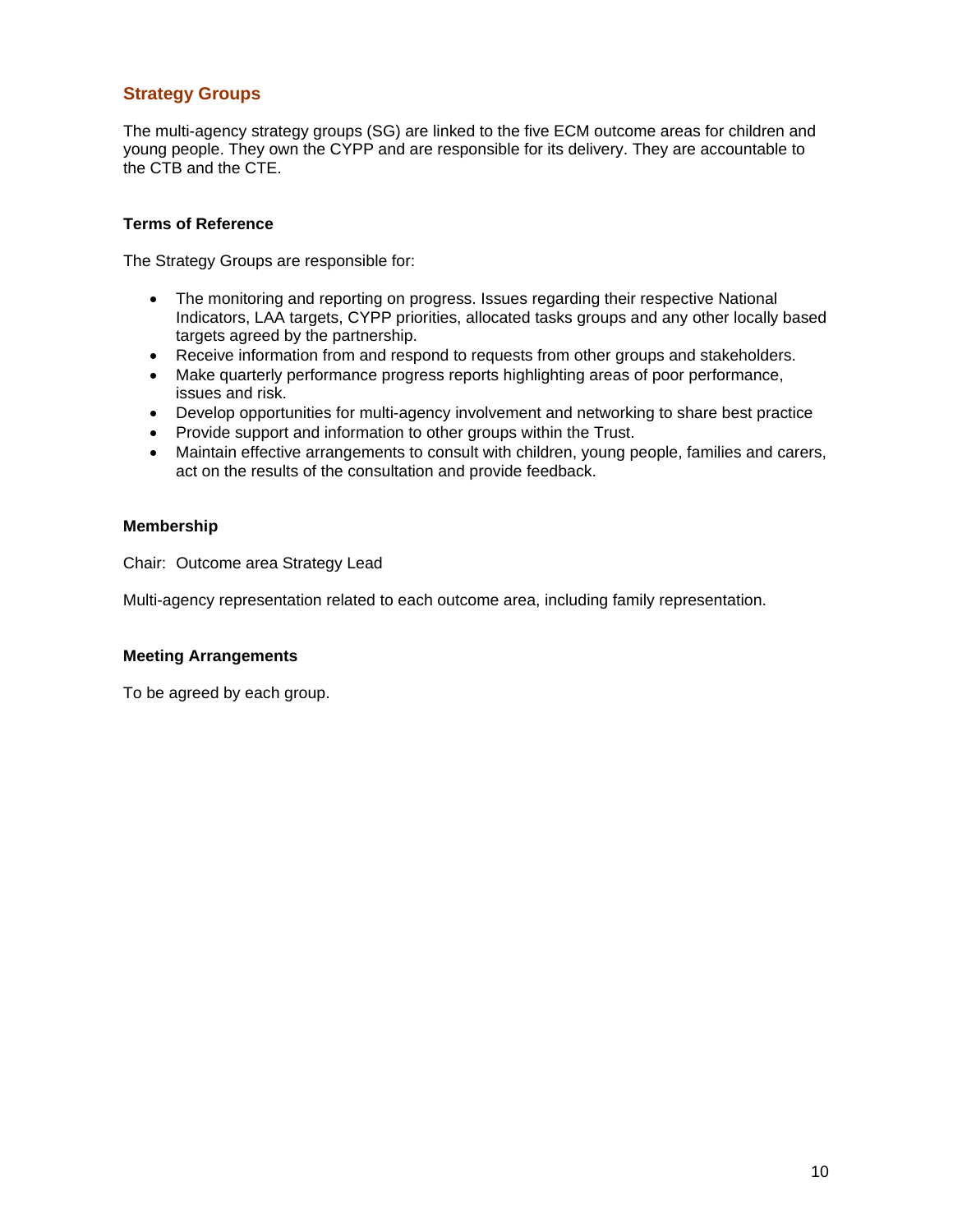## **District Boards**

The District Boards chaired by an elected member, provide the opportunity for those with an operational responsibility for providing services to children and young people to co-ordinate activity and ensure integrated working in a district. The boards operate as networks for existing groups and services supported by the District Manager who will feed information into the appropriate Strategy Group as necessary. The District Mangers will support local networks via a range of engagement methods such as a formal District Board Meeting, linking into established groups across schools and GP surgeries and running workshops to ensure an appropriate response to local need. The networks will also develop working links with the Council's Area Forums and Area Youth Forums and their membership. These networks are a conduit for providing a front line perspective in relation to the impact and success of the implementation of Children's Trust arrangements.

## **Terms of Reference**

The District Boards are responsible for:

- Local needs analysis.
- The identification of priorities, which will contribute to the delivery of statutory requirements priorities as set out in the CYPP and local priorities where these are relevant.
- The monitoring and review of performance of the delivery of agreed priorities.
- The development of local preventative services.
- The coordination of the integration and deployment of preventative services in each locality.
- The promotion of collaborative partnership working at a local level.
- Ensuring that children, young people and their families are involved in informing all decisionmaking.
- To coordinate the participation of children, young people and their families in priority setting and service development.

#### **Membership**

Chair: Appointed Councillor

Councillor from each Area Forum. Youth Forum representative. Extended School Cluster Lead. District Manager. Senior Social Care Manager. Children and Young People's Department Head of Branch. Senior representative from each partner agency.

#### **Meeting Arrangements**

The District Boards meet bi-monthly.